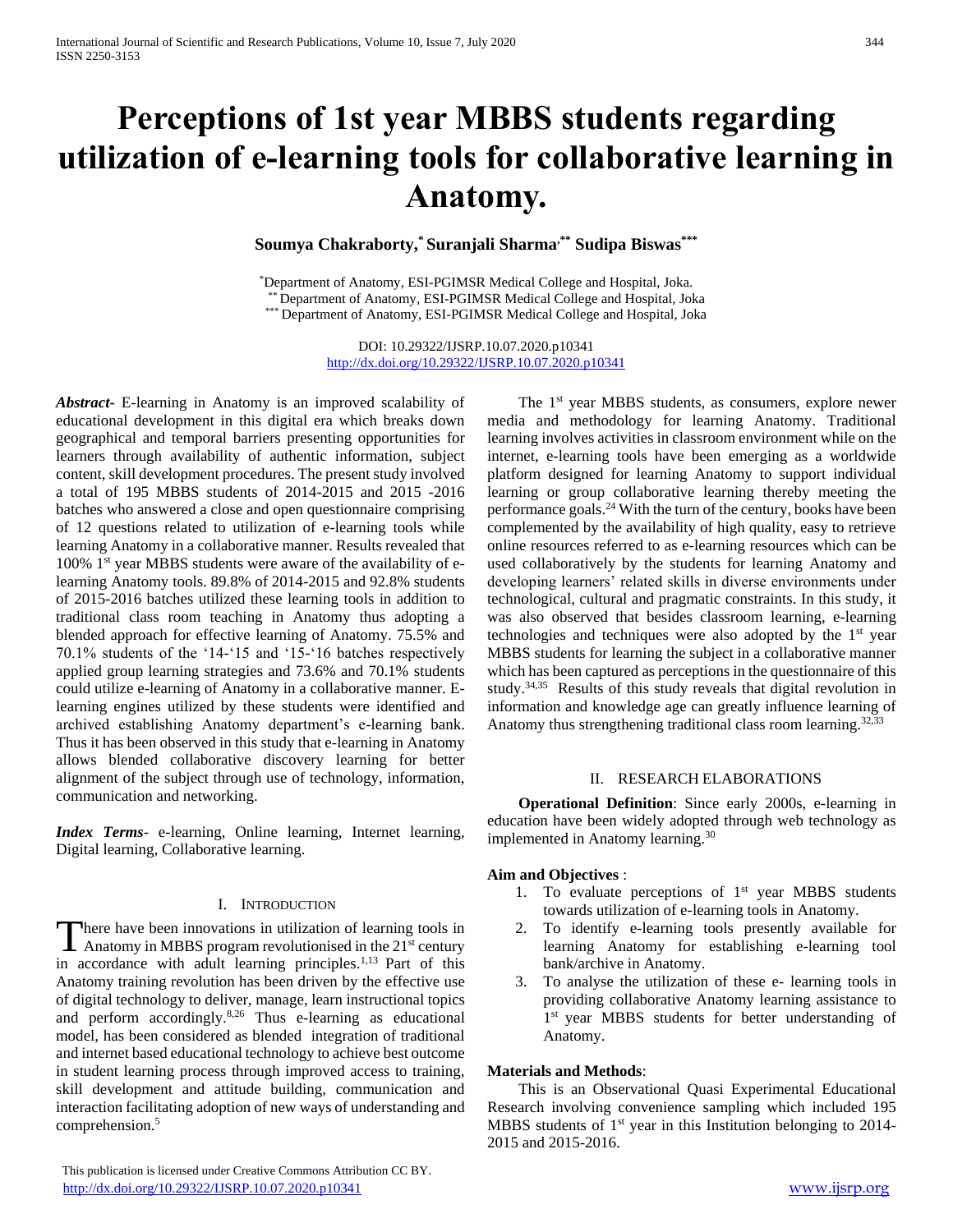After Institutional Ethics Committee clearance and collection of signatures of participating 1<sup>st</sup> MBBS students in informed consent forms, the present study was implemented during Anatomy selfstudy slot so that the study process did not affect students' classes or examination schedule.

 Close and Open ended questionnaire comprising of 12 questions assessing the utilization of e-learning tools for collaborative learning in Anatomy was finalized following a pilot study conducted on 25 MBBS students of  $1<sup>st</sup>$  year studying Anatomy. All participants, encouraged to participate, were instructed to respond to the questionnaire independently without discussing among themselves. A total of 98 students of 2014-2015 and 97 students of 2015-2016 batches participated in the study while 5 students were drop-outs. Applying Grounded Theory and Triangulation Method, narratives for Open ended Questions were categorized and coded in Table 5 as record of e-learning strategies/ tools/ resources and sites as mentioned by the participating students in the questionnaire which helped in establishing the elearning archive/repository in Anatomy. Graphical representation of result matrices of Quantitative analysis for Close ended Questions depicted in Tables1-4 contribute in evaluating perceptions of 1st year MBBS students towards utilization of Anatomy e-learning tools in a collaborative manner.

## III. RESULTS OR FINDING

 98%and 97% of 1st year MBBS students of 2014-2015 and 2015-2016 batches respectively participated voluntarily in the study following sensitizing sessions. 63.3% and 68.04% were male respondents rest being females belonging to  $1<sup>st</sup>$  and  $2<sup>nd</sup>$ batches respectively. Among the participants, 72.45% and 71.13% were hostelites while rest were day scholars. (Table 1-Graphs).

 A total of 92.8% students have been using smart phones for networking, socializing, learning, while 86.3% students have been using Desktop /Laptop alone, 11.7% using Laptop and Ipad/Note/Tab and 2% Ipad/Note/Tab alone. 78.2% students have been using these electronic devices since 6 months-1 year while rest for >1 year. (Table 2 - Graphs)

 100% respondents in both the batches participating in the study were aware of the availability of Anatomy e-learning search engines and tools while 89.8% and 92.8% students utilized and recognized that these tools and resources could provide effective assistance for learning in Anatomy. However, none felt that elearning tools were not effective at all though only 5.1% and 3.1% students felt that e-learning tools may not be much effective in learning Anatomy. However, One Tailed Hypothesis revealed a t value as 0 with P value as  $0.5$  result being Not Significant  $p<0.05$ . While learning Anatomy, 75.5% and 70.1% students utilized elearning tools in groups (9-15) and (2-10) respectively through face to face and/or networking while rest utilized it for selflearning purpose. However, only 59.4% and 58.6% students applied principles of Group Dynamics effectively by selecting Leader, Facilitator, Moderator, Observer and Scriber. (Table 3 and Graphs).

 Students of both the batches selected e-learning tools to be most effective strategies in learning Anatomy. 60.5% students could access various sites through online search engines for learning Theoretical aspect of Anatomy while 68.7% students learnt Practical aspects of Anatomy also. These sites promoted best learning of Histology (54.4%), Neuroanatomy (52.3%), Gross

 This publication is licensed under Creative Commons Attribution CC BY. <http://dx.doi.org/10.29322/IJSRP.10.07.2020.p10341> [www.ijsrp.org](http://ijsrp.org/)

Anatomy (49.2%) and Embryology (32.8%).  $1<sup>st</sup>$  Year MBBS students could also acquire Psychomotor skills through these sites.(Table4 and Graphs).

 100% students participating in the study identified their preferred Anatomy learning applications/strategies on the internet as Wikipedia (12% and 10%), You Tube Dissection Videos like Acland Dissection videos (62.7% and 67.8%), e-books (75.5% and 76.7%), e-dissection atlases (69.2% and 63.3%) , Google 3D images and Animations (92.9% and 88.7%), Online Interactive Forums (75.5% and 70.1%), Facebook (83.5% and 81.1%), What's App (82.4% and 87%), Subway Surfaces (1% each), UC Browser ( 3.2% and 3%) HealthKart.com (11% and 10.5%), Slideshare.com (39.1% and 42.4%), Studentconsult.com (23% and 37%) , Opera Mini (43.3% and 57.9%), e-book reviewer (1% and 4%), Medline (37% and 39%), Embase (21.7% and 29.2%) and Web of Knowledge ( 47.3% and 51.7%) etc. (Table5).

 Students felt that Anatomy tools for e-learning contributed in basic concept building (59.8%and 60.2%), developing holistic approach to learning Anatomy (60.2%and 59.7%), deep learning (59.8 %and 60.2%), retention of knowledge (58% and 53.6%), developing dissection skills (62% and 65%) and confidence building ( 31.6% and 39.2%). 28.6% and 29.9% students felt motivated while utilizing e-learning tools. 20.4% and 26.8% students felt that e-learning influenced their examination performance thus enabling them to score better in Anatomy Theory and Practical. 53.1% and 45.4% students enjoyed the elearning method in Anatomy. 37.8% and 32% participants enjoyed the discovery learning while surfing, navigating, browsing and utilizing the e-learning tools for learning and developing skills in Anatomy. In addition to traditional class room learning and elearning, 43.9% and 47.4% students also studied in Library. Collaborative e-learning was practised by 73.6% and 70.1% students (Tables 3, 5) through e learning sites verified by faculty for content validity, reliability, easy access, credibility prior to saving as repository for establishing Anatomy e-learning bank. (Table 5). It is also planned that e-learning archive/repository set up in Anatomy shall be updated periodically for the utilization by health professional students.

 Thus study results have revealed e-learning in Anatomy can be matched and blended effectively, seamlessly and harmoniously with learner-centered content in Anatomy.

## **Brief Discussion**:

 The study results provide insight into the perceptions of two batches of 1st year MBBS students belonging to 2014-2015 and 2015-2016 regarding utilization of e-learning tools while studying Anatomy in a collaborative manner. Blending of traditional class room teaching in Anatomy and e-learning minimize requirement of expensive human resources while promoting flexible student centered, self directed learning in a fixed time frame. Students were self motivated to practice both collaborative and discovery learning.4,6,10,12 These e-learning tools effectively guide learners to process and assimilate new knowledge and skills in Anatomy achieving Fact, Concept, Process, Procedure and Strategic Principles of content of e-learning.<sup>9,28</sup> Widespread utilization of elearning tools in Anatomy have motivated the Anatomy faculty or e-learning design team to develop upgradable Anatomy archive/repository of e-learning sites with resources to be accessed freely.2,16 Results related to percentage of MBBS students utilizing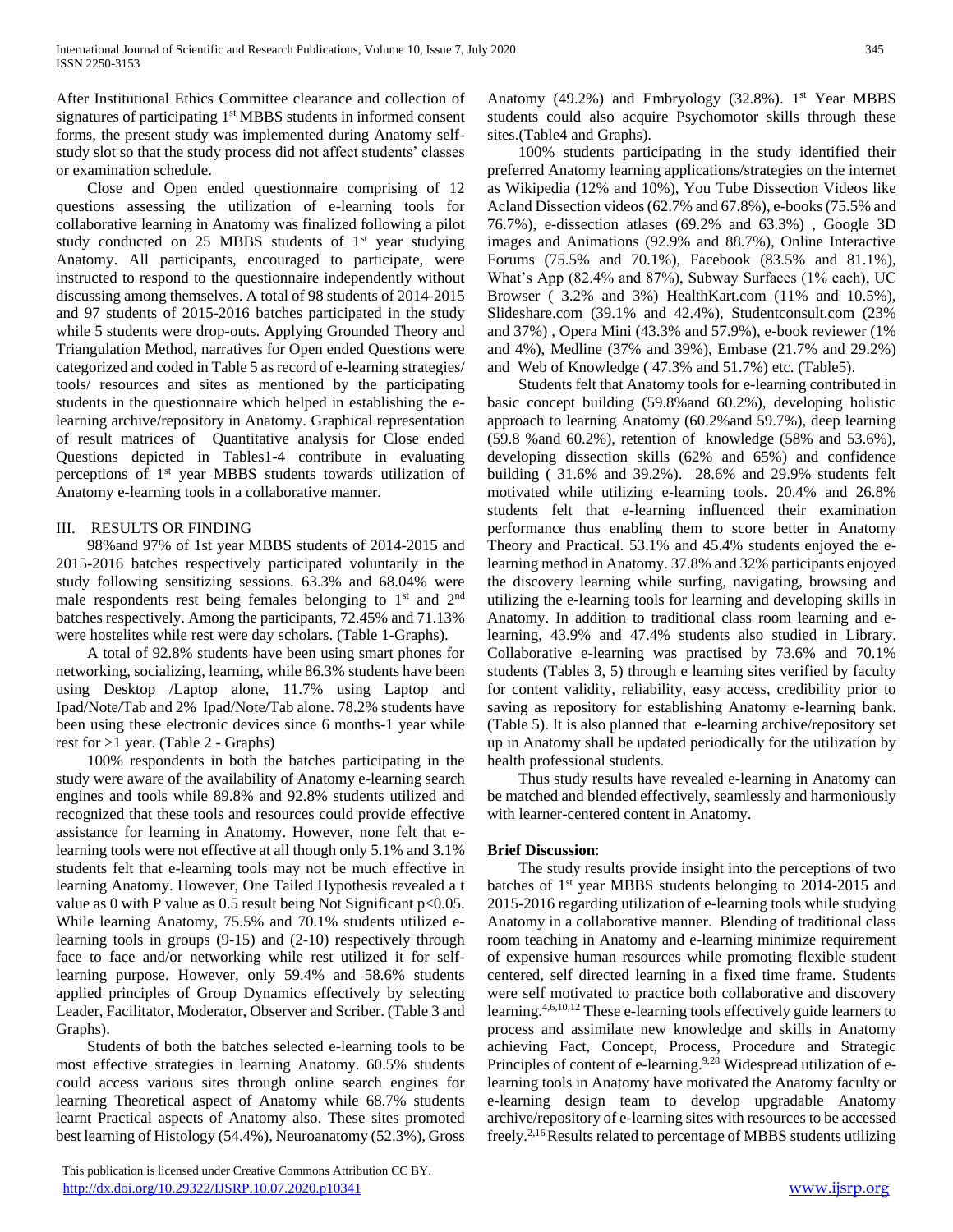e-learning tools as found in this study are at par with the study by Sugrue and Rivera. <sup>3</sup> Media comparison studies have shown that no differences exist in learning and achievement 4,5,6,22 though some distant learning courses have been more effective than class room courses and vice versa.<sup>7, 18,25</sup> However, the aspects of effective learning in an online environment have given similar results as evidenced in study by Tallent-Runnels et al.<sup>7</sup> Losing sight of the job or media abuse are pitfalls of e-learning which could not be evidenced in the results of the present study since participants utilized e-learning tools in a specified time frame without any compulsion.<sup>8,32,28</sup>The three e-learning architectures e.g receptive, directive and guided discovery as expressed by  $Clark<sup>9</sup>$  was also evidenced in this study. The three metaphors of learning e.g response strengthening, information acquisition and knowledge construction or cognitive load or constraints in multimedia learning was expressed by the participating students as expressed by Mayer et al and Rich and Guy.<sup>10,11,12,14,21</sup> It has already been identified that graphics and simulations in e-learning are effective interfaces which have also been utilized by students.<sup>15,16,29,31</sup> Anatomy learning through Internet, though has not substituted traditional classroom teaching with text books and teacher/facilitator, however, these resources also help student access to latest developments in various fields of Anatomy, content being checked by faculty.17, 18,19, 27 The results of the present study have been at par with those achieved in the study conducted for application of mobile learning in Anatomy where online sites have been identified which have contributed in planning this project, formulating policies for access, making an Anatomy archive/repository<sup>19,20, 17</sup> similar to description by Horton in 2006.<sup>26</sup> These online internet sites engage learners to manage cognitive load of learning Anatomy.11,28,23,20, 18 Application of this innovative learning has also contributed in developing 21st century medical graduates being able to adapt to changing conditions from traditional class room setting to elearning environment excelling in concept building, developing holistic approach along with critical thinking, scientific reasoning

and motivation.20,21,31,26 The students felt that they should acquire knowledge and competencies to be able to utilize learning of Anatomy in blended technology mediated education environments.26,28,27,32,33,34,35

## IV. CONCLUSION

 The results of the present study demand a further in-depth exploration of retrieval and transfer applications of e-learning content by students in formative and summative assessments and drawing a comparative analysis of e-learning tools utilized by students vs performance indicators. Facilitators in Anatomy bear responsibility to guide and encourage students to accept, understand, comprehend, implement and utilize innovative tools and resources of learning to achieve better learning influenced outcome. Various e-learning sites identified in Anatomy compiled to build an Anatomy e-learning Archive/Repository for browsing and navigation by students and faculty not only promote elearning but also provide guidelines and tools to develop online interfaces meeting the goals in learning Anatomy. However, success in implementation of e-learning in Anatomy in a collaborative manner would depend on prudent but flexible application of e-technology based on sound and effective educational principles and designing of convenient and effective instructional strategy with inclusion of Learning Objectives. This would require planning, designing, developing, integrating, delivering and seamlessly managing learning of Anatomy in electronic media in a collaborative manner.22,23 Thus collaborative e-learning in Anatomy marks an age of diversity and crossover of Anatomy learning integrating learning tools and topics in the dawn of a new age of network.<sup>29</sup> This study results thus would help in creating online environment for information exchange to knowledge construction contributing in collaborative online learning of Anatomy in addition to class room learning thus emphasizing on Utilitarian Concept of e-learning tools and resources as expressed by Schon in 1987.<sup>31</sup>

# ANNEXURE

#### **TABLE 1**

**% of responses by 1st year MBBS students, hostelites or day scholars of both batches, 2014-2015 and 2015-2016 belonging to both sexes**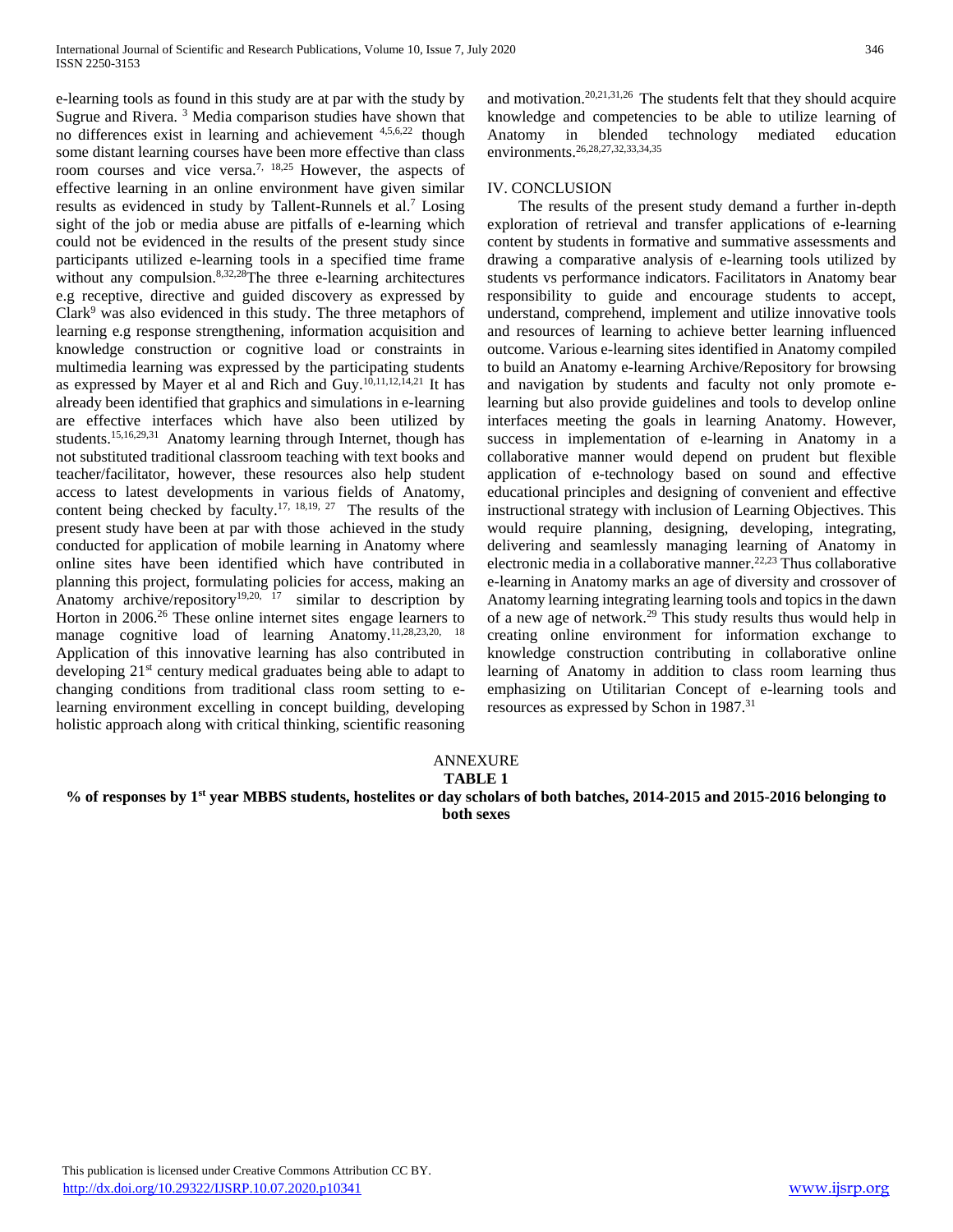Percentage of responses by batch 2014-15



Percentage of responses by batch 2015-16



**TABLE 2 % of responses by 1st year MBBS students of both batches regarding use of mobile phones and electronic devices for various purposes:**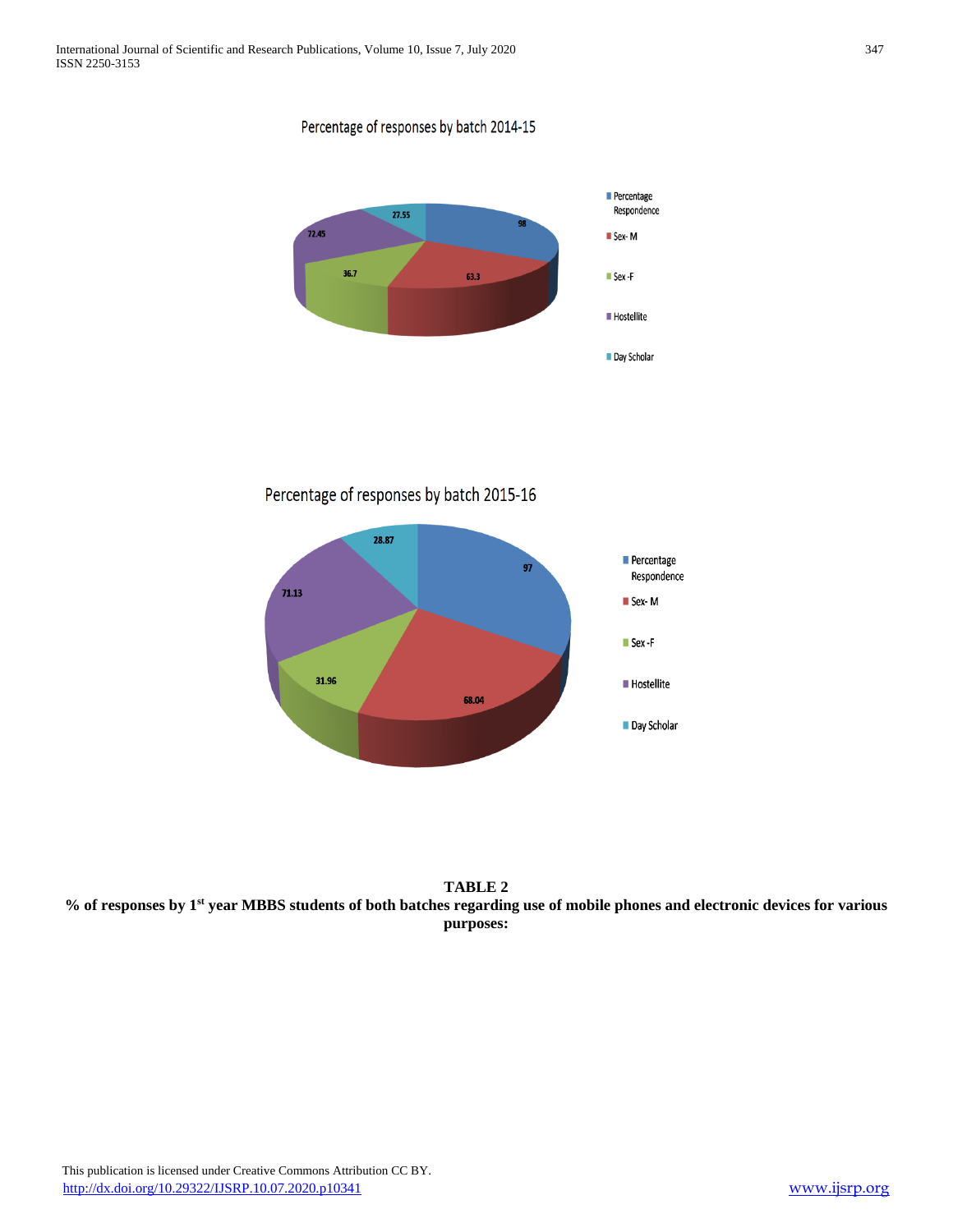

**TABLE 3 Responses regarding strategies for e-learning in groups following group dynamics along with library utilization:**

| <b>Batch</b> | <b>Strategies</b> (Numbers) |                            |              |           |              | Mean<br>(M),<br><b>Median</b> |                            | <b>E-learning in Groups</b>                       | Group<br><b>Dynamics</b> | Library<br><b>Utilization %</b> |
|--------------|-----------------------------|----------------------------|--------------|-----------|--------------|-------------------------------|----------------------------|---------------------------------------------------|--------------------------|---------------------------------|
|              |                             |                            |              |           |              | (MED),                        |                            |                                                   | $\frac{6}{9}$            |                                 |
|              |                             |                            |              |           |              | Mode (MO)                     |                            |                                                   |                          |                                 |
|              |                             | <b>Graph for 2 batches</b> |              |           |              |                               | <b>Graph for 2 batches</b> |                                                   |                          |                                 |
|              | ME                          | E                          | $\mathbf{U}$ | <b>NE</b> | <b>NEAA</b>  |                               | $\frac{0}{0}$              | N <sub>0</sub><br>of<br>participants in<br>Groups |                          |                                 |
| 2014-2015    | 18                          | 70                         | 4            | 5         | $\mathbf{0}$ | M:19.4<br>MED: 5<br>MO:18     | 75.5                       | $9 - 15$                                          | 59.4                     | 43.9                            |
| 2015-2016    | 23                          | 67                         | 4            | 3         | $\mathbf{0}$ | M:19.4<br>MED:4<br>MO:23      | 70.1                       | $2 - 10$                                          | 58.6                     | 47.4                            |

**Index: ME: Most Effective, E: Effective, U: Undecided, NE: Not Effective, NEAA: Not Effective At All Note: In the text, Most Effective and Effective have been clubbed for % analysis. Analysis for Strategies: Significance level: 0.05 One Tailed**  Hypothesis: t value : 0 P value: 0.5 Result Not Significant p<0.05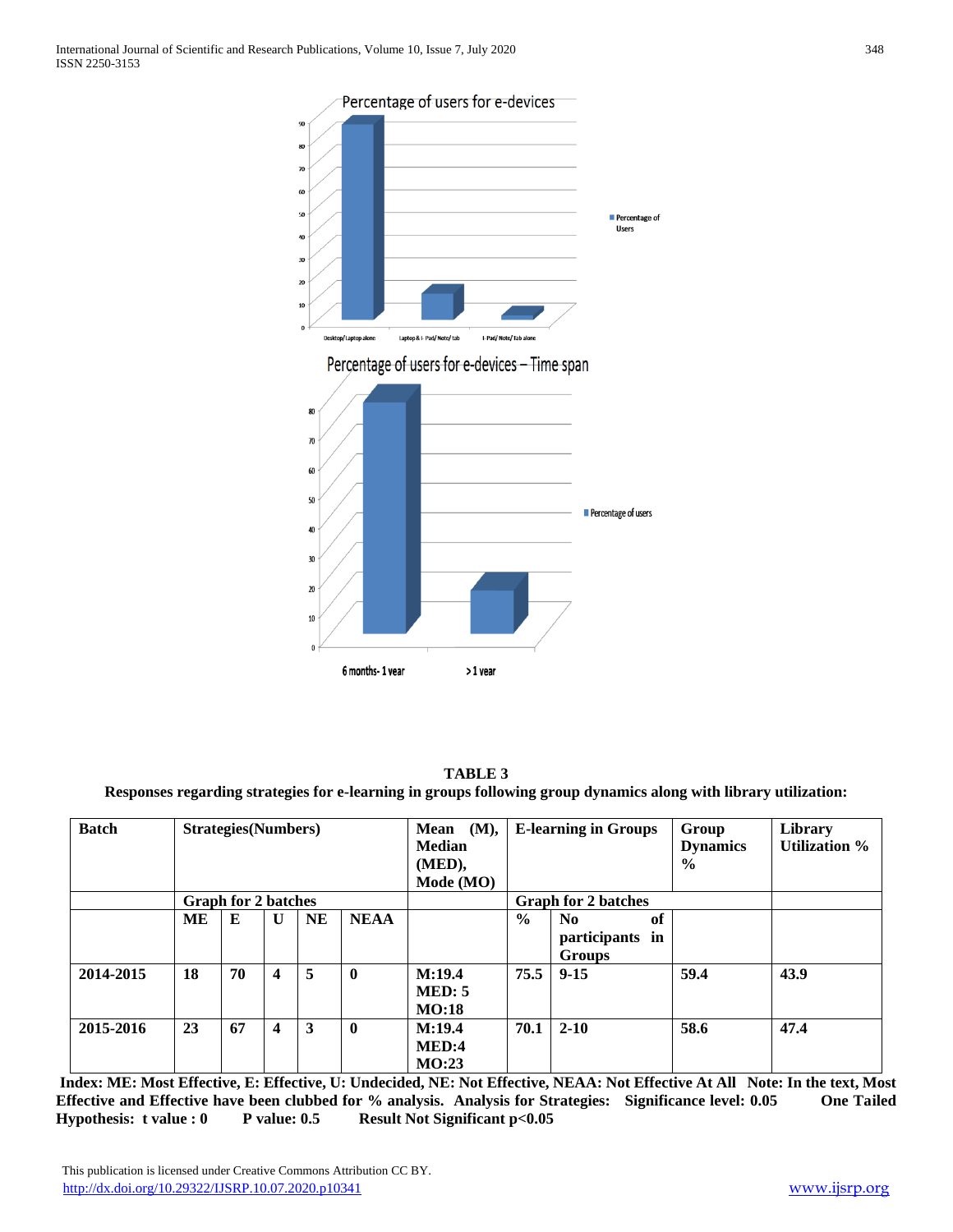

**Table 4 %of responses for estimating development of Cognitive and Psychomotor skills during e-learning of various sections of Anatomy:**

| Effectivity( $\%$ ) |                    |                         |               |  |  |
|---------------------|--------------------|-------------------------|---------------|--|--|
| Cognitive           | <b>Psychomotor</b> | <b>Parts of Anatomy</b> | $\frac{0}{0}$ |  |  |
| 60.5                | 68.7               | <b>Histology</b>        | 54.4          |  |  |
|                     |                    | <b>Neuroanatomy</b>     | 52.3          |  |  |
|                     |                    | <b>Gross Anatomy</b>    | 49.2          |  |  |
|                     |                    | <b>Embryology</b>       | 32.8          |  |  |



**TABLE 5 Coding and Categorization of themes for e-learning search engines and contributions**

| $S1$ . No    | Categories/Codings/Themes          | Batch<br>%Responses | %Responses Batch 2015- |
|--------------|------------------------------------|---------------------|------------------------|
|              |                                    | 2014-2015           | 2016                   |
| $\mathbf{1}$ | e-Learning Applications<br>/Search | 100                 | 100                    |
|              | <b>Engines utilized</b>            |                     |                        |
|              | Wikipedia                          | 12                  | 10                     |
|              | You Tube Dissection Videos like    | 62.7                | 67.8                   |
|              | <b>Acland Dissection Videos</b>    |                     |                        |
|              | e-books                            | 75.5                | 76.7                   |
|              | e-dissection atlases               | 69.2                | 63.3                   |
|              | Google 3D Images and Animations    | 92.9                | 88.7                   |
|              | <b>Online Interactive Forums</b>   | 75.5                | 70.1                   |
|              | Facebook                           | 83.5                | 81.1                   |
|              | What's App                         | 82.4                | 87                     |
|              | <b>Subway Surfers</b>              |                     |                        |
|              | <b>UC</b> Browser                  | 3.2                 | 3                      |
|              | HealthKart.com                     | 11                  | 10.5                   |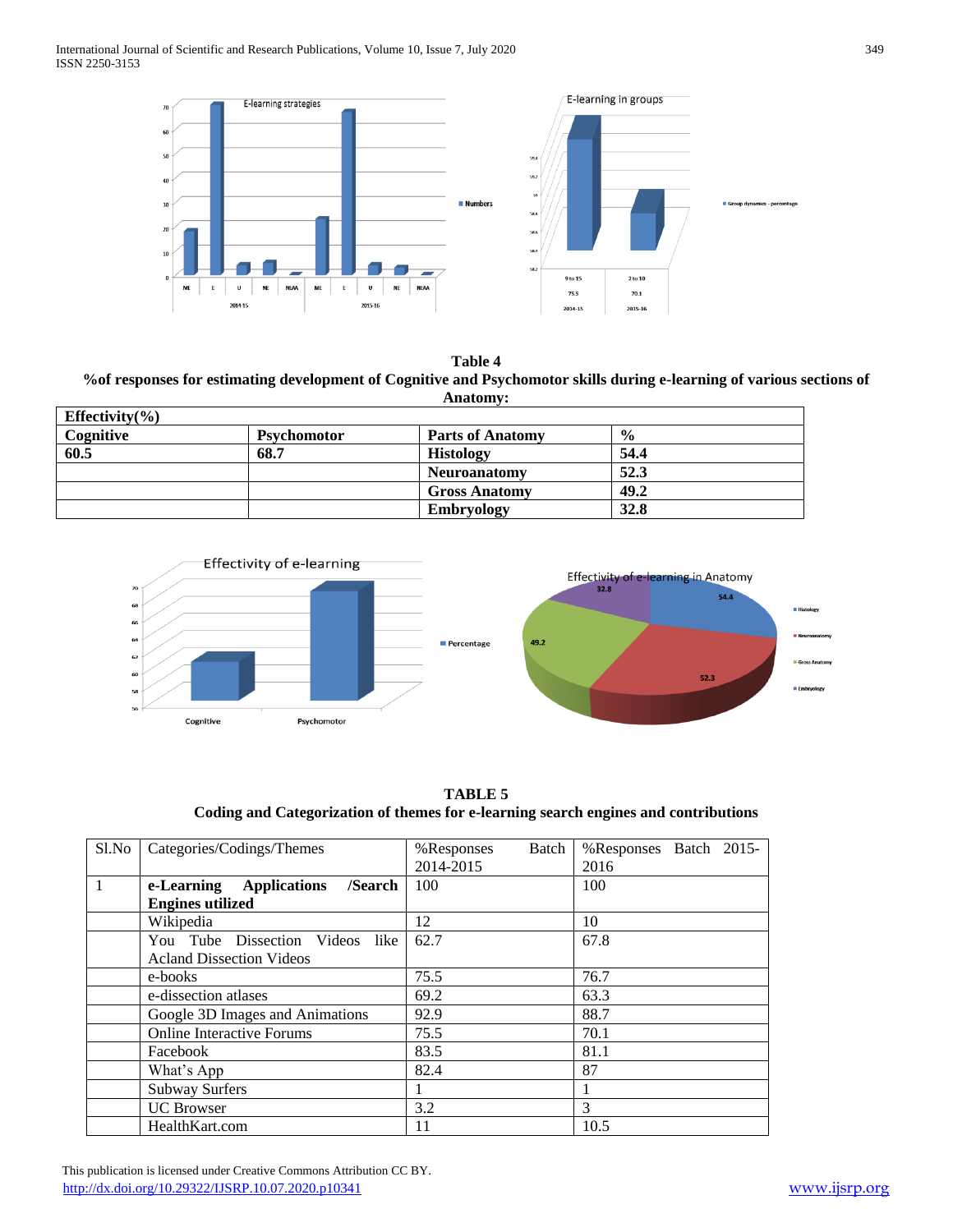|                | Slideshare.com                        | 39.1 | 42.4           |
|----------------|---------------------------------------|------|----------------|
|                | Studentconsult.com                    | 23   | 37             |
|                | Opera Mini                            | 43.3 | 57.9           |
|                | e-book reviewer                       | 1    | $\overline{4}$ |
|                | Medline                               | 37   | 39             |
|                | Embase                                | 21.7 | 29.2           |
|                | Web of Knowledge                      | 47.3 | 51.7           |
|                |                                       |      |                |
| $\mathfrak{D}$ | e-Learning contributing in learning   |      |                |
|                | and examination                       |      |                |
|                | Basic concept building                | 59.8 | 60.2           |
|                | Deep learning                         | 59.8 | 60.2           |
|                | Holistic approach in learning anatomy | 60.2 | 59.7           |
|                | Retention of knowledge                | 58   | 53.6           |
|                | Developing dissection skills          | 62   | 65             |
|                | Confidence building                   | 31.6 | 39.2           |
|                | Motivation                            | 28.6 | 29.9           |
|                | Better performance in examinations    | 20.4 | 26.8           |
|                | Discovery learning                    | 37.8 | 32             |
|                | Collaborative learning                | 73.6 | 70.1           |
|                | Enjoyment in learning                 | 53.1 | 45.4           |
|                |                                       |      |                |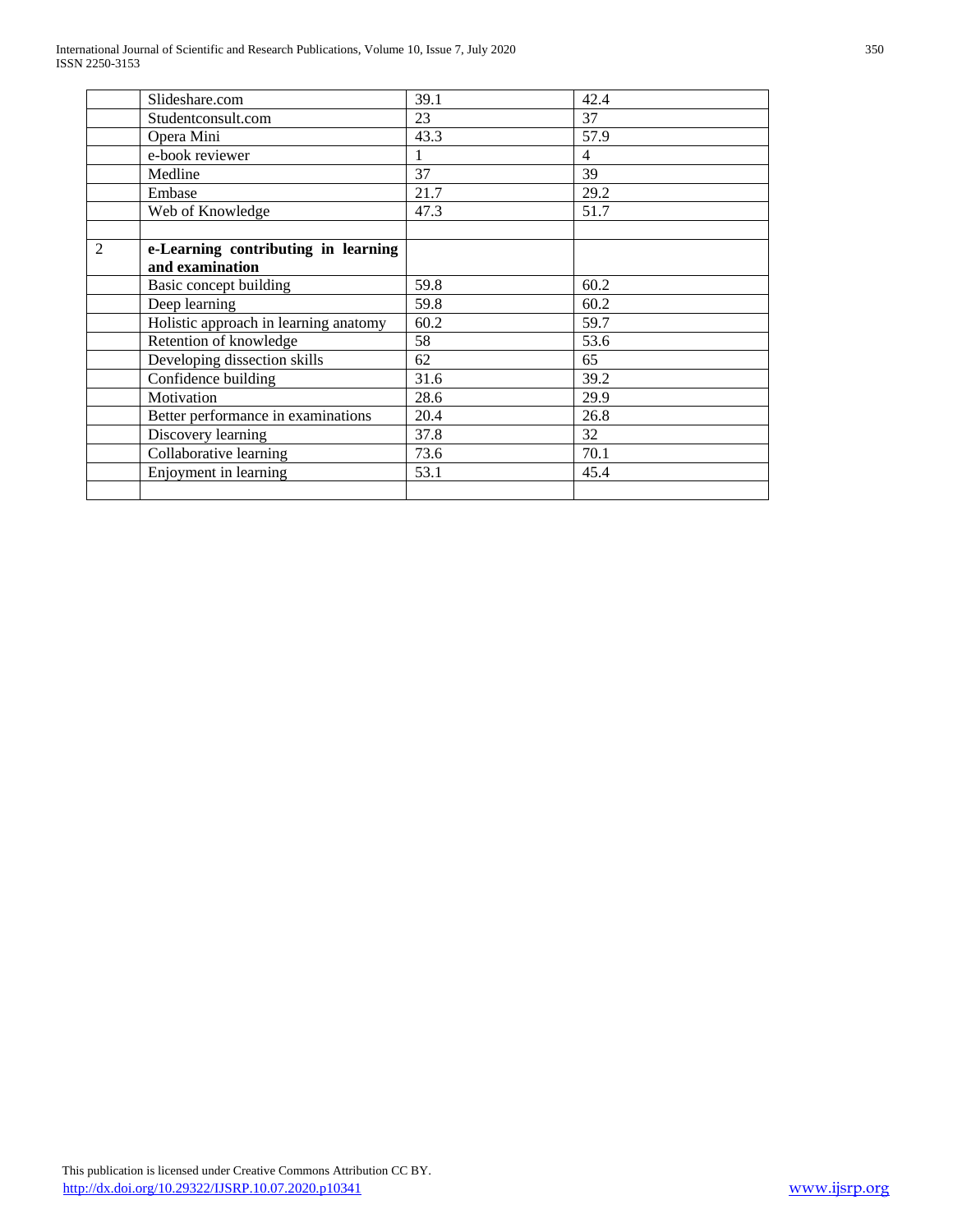#### ACKNOWLEDGMENT

 The authors acknowledge the facilitation of Prof J. Vagha, Professor and Head Pediatrics and Prof T. Srivastava, Professor and Head Physiology of JNMC, Sawangi, Wardha and 1<sup>st</sup> year MBBS students of 2014-2015 and 2015-2016 of ESI PGIMSR, Joka, Kolkata who participated in this study.

#### **REFERENCES**

- [1] [1] Clark R &Nguyen F. Behavioral, cognitive and technological models for performance improvements. In J.M. Spector, M. D. Merrill, J.J.G.vanMerrienboer, & M.P.Driscoll (Eds),Handbook of research on educational communication and technology(3rded 2007), Mahwah,NJ: Lawrence Erlbaum.
- [2] [2] Clark R.C. Developing technical training(3rd ed.2007).San Francisco,CA: Pfeiffer.
- [3] [3] Sugrue B. &Rivera R.J.State of the industry: ASTD's annual review of trends in workplace learning and performance. Alexandria,VA: American Society for Training and Development:2005.
- [4] [4] Clark.R.E. Media will never influence learning. Educational Technology Research and Development:1994: 42(2):21-30.
- [5] [5] Dillon.A. &Gabbard. R. Hypermedia as an educational technology: A review of the quantitative research literature on learner comprehension, control and style. Educational Psychology: 1998: 81:240- 6.
- [6] [6] Bernard. R.M. Abrami. P.C. Lou.Y. Borokhovski. E.Wade. A. Wozney. L. Wallet. P.A. Fixer. M. &Huant. B. How does distance education compare with classroom instruction? A meta analysis of the empirical literature. Review of Educational Research: 2004: 74:379-439.
- [7] [7]. Tallent-Runnels M.K.Thomas J.A. Lan. W.Y.Cooper. S. Ahern. T.C. Shaw. S. M. & Shaw.L. X. Teaching courses online: a review of the research. Review of Educational Research: 2006: 76 (1): 93-135.
- [8] [8] Clark. R.C. & Mayer. R.E. E-Learning and the science of instruction: Proven Guidelines for consumers and designers of multi media learning,(2nd ed.: 2008), CA: Pfeiffer.
- [9] [9] Clark.R.C. Building expertise: Cognitive methods for training and performance improvement (2nded. 2003) Silver Spring, MD: International Society for Performance Improvement.
- [10] [10] Mayer.R.E. Multimedia learning.: 2001a: New York: Cambridge University Press.
- [11] [11] Mayer.R.E. Cognitive constraints on multimedia learning: When presenting more material results in less learning. Journal of Educational Psychology: 2001b:93: 187-98.
- [12] [12] Mayer RE. Dow.G. & Mayer. S. Multimedia learning in an interactive self-explaining environment: What works in the design of agent based microworlds? Journal of Educational psychology: 2003: 95:806-13.
- [13] [13] Linderman E.C. The meaning of adult education. A Classic North American Statement on Adult Education.Norman, OK: 1926: University of Oklahoma.
- [14] [14] Rich P. Guy. R.A. "do it yourself" interactive bone structure module; development and evaluation of an online teaching resource. AnatSci Edu:2013: 6:107-13.
- [15] [15] Clark R.C. & Lyons C. Graphics for learning. 2004: San Francisco, CA: Pfeiffer.
- [16] [16] Sugand K. Abraham P. Khurana A. The anatomy of anatomy: A review for its modernization. Anat Sci Educ: 2010: 3: 83-93.
- [17] [17] Levinson A. J. Weaver B. Garside S. McGinn. H. Norman. G. R. Virtual reality and brain anatomy: a randomized trial of e-learning instructional designs. Med Educ: 2007: 41: 495-501.
- [18] [18] Lupianez-Villanueva F. Health and the internet: Beyond the quality of information. Rev Esp Cardiol; 2011: 64: 849-50.
- [19] [19] Ghosh S. K. &Chakraborty S. Learning anatomy from the internet. The Clinical teacher:2015: 12:1-3.
- [20] [20] Pink. D. H. A whole new mind: Why right brainers will rule the future. 2005: New York: Penguin Group.
- [21] [21] Mayer. R. E. & Moreno. R. Nine ways to reduce cognitive load in multi media learning. Educational Psychologist:2003: 38: 43-52.
- [22] [22] Wiley DA. Connecting learning objects to instructional design theory: A definition, A metaphor and a taxonomy. The Instructional Use of Learning objects (On Line Version): 2000: Web address: http:// reusability.org/read/chapters/wiley.doc.
- [23] [23] Longmire. W. A Primer on Learning Objects.Learning Circuits. Web address: www.learningcircuits.org.
- [24] [24] Horton. W. E-Learning by design:2006: Pfeiffer, San Francisco.
- [25] [25] Ellaway. R. Discipline based designs for learning the example of professional and vocational education design for learning: rethinking pedagogy for the digital age.In: Beetham H, Sharpe, R(eds) Design for learning: rethinking pedagogy for the digital age. Routledge, Abingdon: 2007: 153-65.
- [26] [26] Ellaway. R. Weaving the 'e's' together to support the learner. Medical teacher: 2006 28(7):587-90.
- [27] [27] Prensk. M. Digital natives, digital immigrants. On the Horizon; 2001: 95:3-6.
- [28] [28] Salmon G. E-tivities: the key to active online learning: 2002: Routledge, Falmer, London.
- [29] [29] Issenberg. S. B. The scope of simulation based healthcare education. Simulations in Health care: The Journal of the Society for Simulation in Health care; 2006: 14: 203-208.
- [30] [30] Salmon, G. E moderating: the key to teaching and learning online: 2002, Kogan page, London.
- [31] [31] Schon, D. A. Educating the reflective practitioner. Jossey Bass: 1987: San Francisco.
- [32] [32] Ruiz J. G.Mintzer. M. J. Leipzig R. M. The impact of e-learning in medical education:20 Acad Med: 2006: 81(3):207-212.
- [33] [33] Herrington J. Reeves. T.C. Oliver. R. A guide to authentic e-learning. Br J Educ Technol; 2010: E11-E12.
- [34] [34] Whitelock. D, Jelfs. A. Editorial: Journal of Educational media. Special Issue on Blended learning.J Educ Media;2003: 28(2-3):99-100.
- [35] [35] Oliver. M., Trigwell. K. Can 'blended learning ' be redeemed? Elearning; 2005: 2(1): 17-26.

#### **AUTHORS**

**First Author** – Soumya Chakraborty, MBBS, MS( Anatomy), FAIMER(USA), ACME( Wardha), Department of Anatomy, ESI PGIMSR, Joka, Kolkata. soumtuab@gmail.com Contact Number: 9163512442

**Second Author** – Suranjali Sharma, MBBS, MD( Anatomy), Department of Anatomy, ESI PGIMSR, Joka, Kolkata. suranjali.sharma@gmail.com

**Third Author** – Sudipa Biswas, MBBS, MD(Anatomy), Department of Anatomy, ESI PGIMSR, Joka, Kolkata. sudipabiswas41@gmail.com

**Correspondence Author** – Suranjali Sharma, MBBS, MD( Anatomy), Department of Anatomy, ESI PGIMSR, Joka, Kolkata. suranjali.sharma@gmail.com. Contact Number: 9163892616